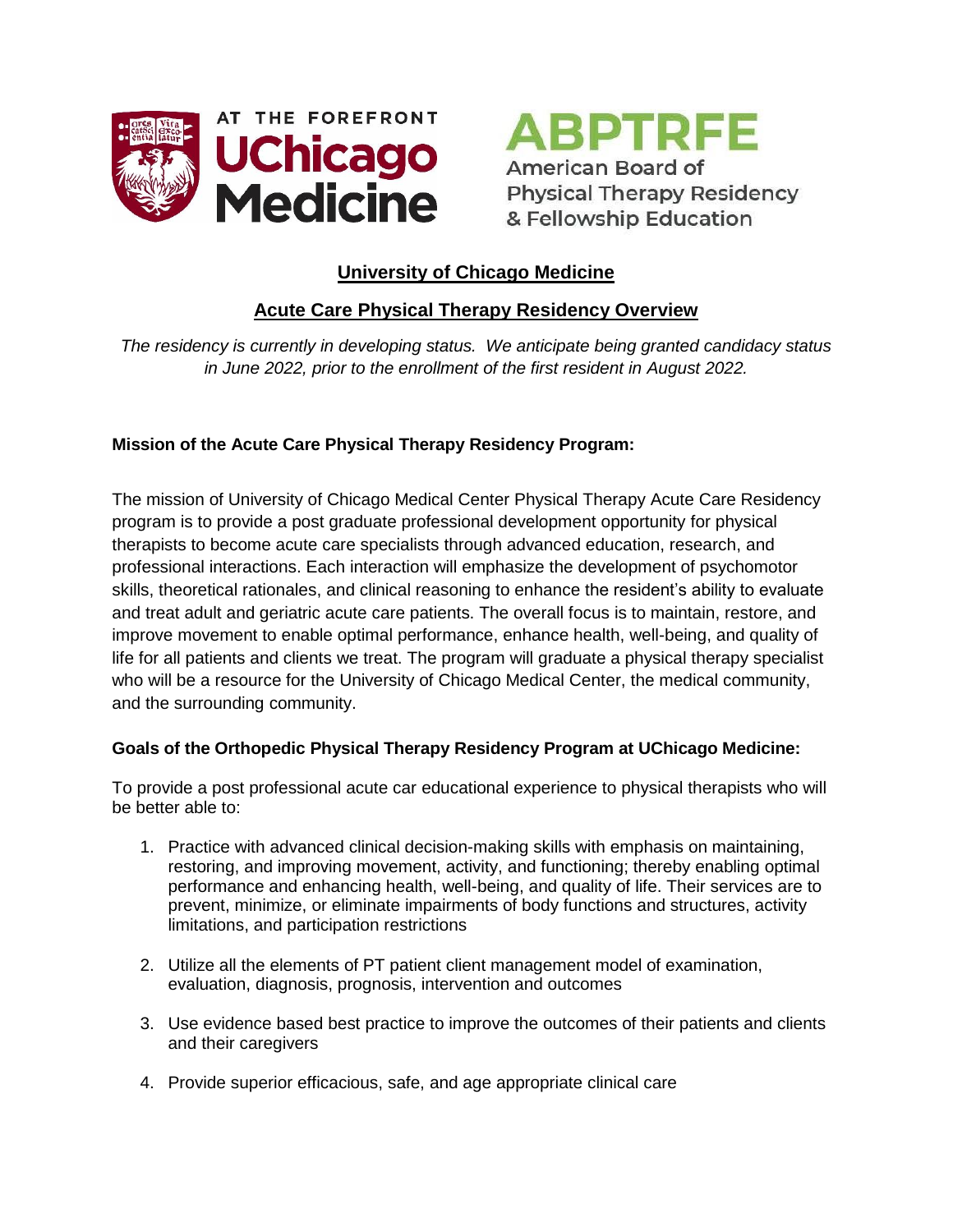- 5. Be able to participate as part of a interdisciplinary team to optimize the management of impairments, activity limitations, and participation restrictions related to acute care patients
- 6. Become a resource for the community in the rehabilitation in the acute care setting
- 7. Be prepared to sit for and successfully pass the ABPTS examination for board certification in their specialty of choice or obtain advanced certification within 2 years of graduation.
- 8. Enhance skills, knowledge and incorporate evidence-based practice into physical therapy care within the University of Chicago Medicine
- 9. Enhance the physical therapy profession by graduating residents who will contribute to the profession through mentoring of physical therapists and students, teaching at a professional level, and contributing to evidence based practice in physical therapy

## **Curriculum:**

Schedule for education curriculum

- 53 weeks/ residency year:
	- o 4 weeks orientation
	- o 3 weeks non education time at holidays
	- o 46 weeks for education
- *Note the 7 weeks of non-education time are still included in residency hours, these weeks are 100% patient care and this time is calculated in total residency hours.*

Breakdown of teaching hours during the 46 education weeks: Approximately: 14 hours education, 26 hours treating per week

- **Mentoring**: 3-4 hours a week (one on one with faculty) = minimum 150 hours
- **Clinical Investigations**: 2.5 hours a week (functional measures, tracking of patient scores, research, journal clubs, peer reviews, grand rounds, case reviews) = 115 hours
- **Course work Didactic learning and Lab:** 4 hours a week (lectures and labs) = 184 hours
- **Specialty Practice Observation**: 40 hours MD Clinic/Surgery Observation
- **Clinical Practice:** 
	- $\circ$  30 hours a week for the 47 weeks = 1410 hours
	- $\circ$  40 hours a week for orientation and holiday weeks = 240 hours
	- $\circ$  Total clinical practice hours = 1650 hours (1586 including mentoring hours)

Total hours for program: 2,155 hours

## **Outline of Acute Care Fellowship Educational Modules:**

- Principles of Rehabilitation and Clinical Reasoning
- Evidenced Based Practice and Critical Appraisal of Clinical Research
- Orthopedic conditions
- Cardiothoracic Surgery
- Cardiac Medicine and Vascular Medicine/Surgery
- General Medicine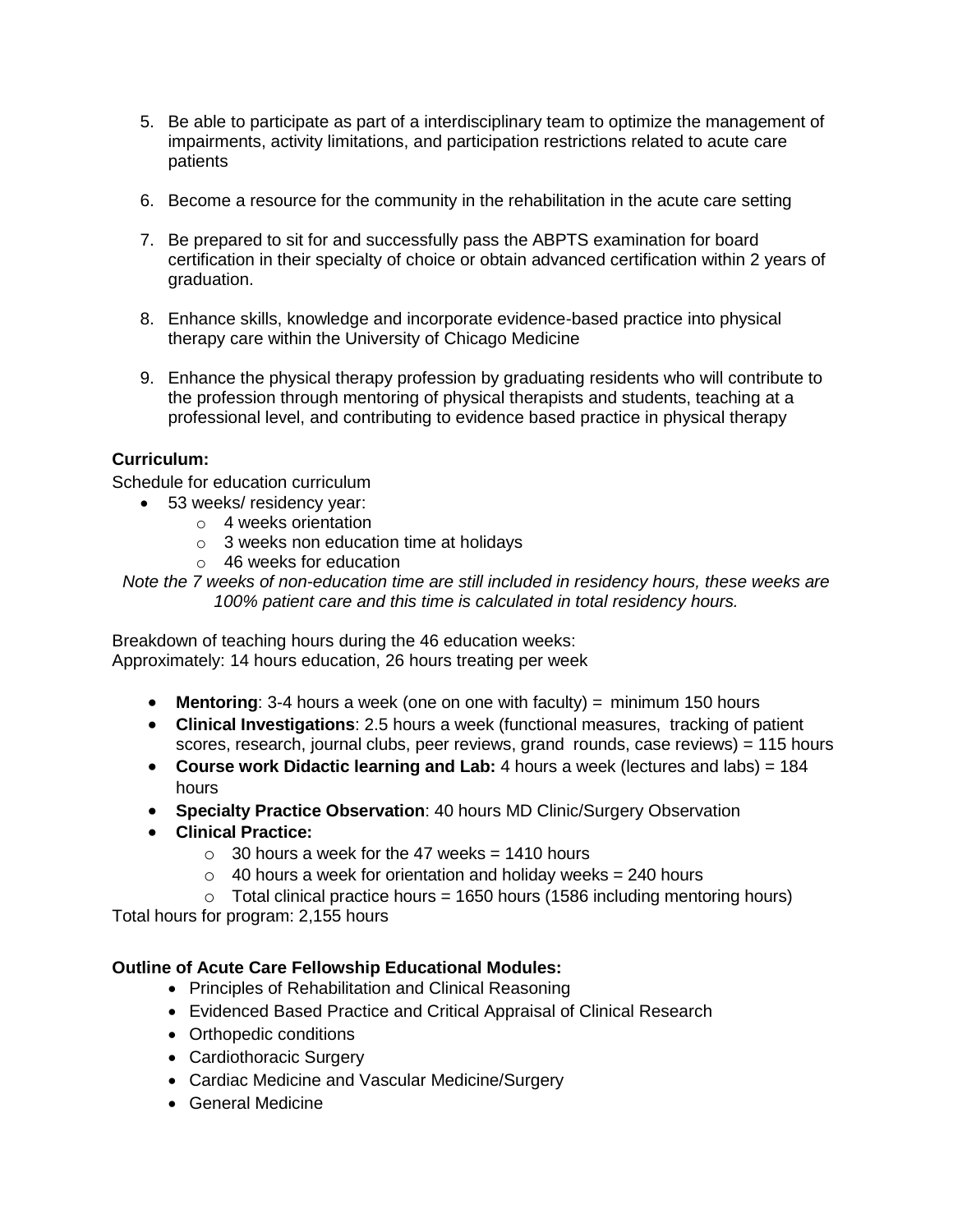- Burns, Plastic Surgery, and Wounds
- Critical Care
- Neuro/Neurosurgical conditions
- Hematology/Oncology
- Trauma
- General Surgery

### **Hours:**

The majority of on-site residency activities occur Monday through Friday between the hours of 7AM and 6 PM. Residents are considered to be exempt employees who are salaried. Their work schedule will be flexible and allow for patient care, training, mentoring, and study time and preparation. Schedules are coordinated by the residency director and shall not exceed expectation of more than 50 hours/week of direct program participation. There will be additional personal study time required.

### **Weekend Coverage:**

Physical Therapy Residents will be scheduled to work weekends on a rotating basis, approximately one weekend/4 weeks. This time will be tracked as patient care hours.

### **Salary:**

As a resident in the program, your salary for the year of the residency program is set according to the cost of maintaining the program. Currently the salary is \$54,000 (as of 2022-2023 class).

Other than the \$300 continuing education benefit from the institution (available after probation), there are no additional monies allocated for outside continuing education, tuition reimbursement, travel or parking fess to any observations/outside facilities, living expenses, licensure fees, or professional dues. Supplemental work opportunities, covering inpatient weekends are available with additional pay for any resident whose resident expectations are being met. This opportunity is voluntary.

There are no additional program fees.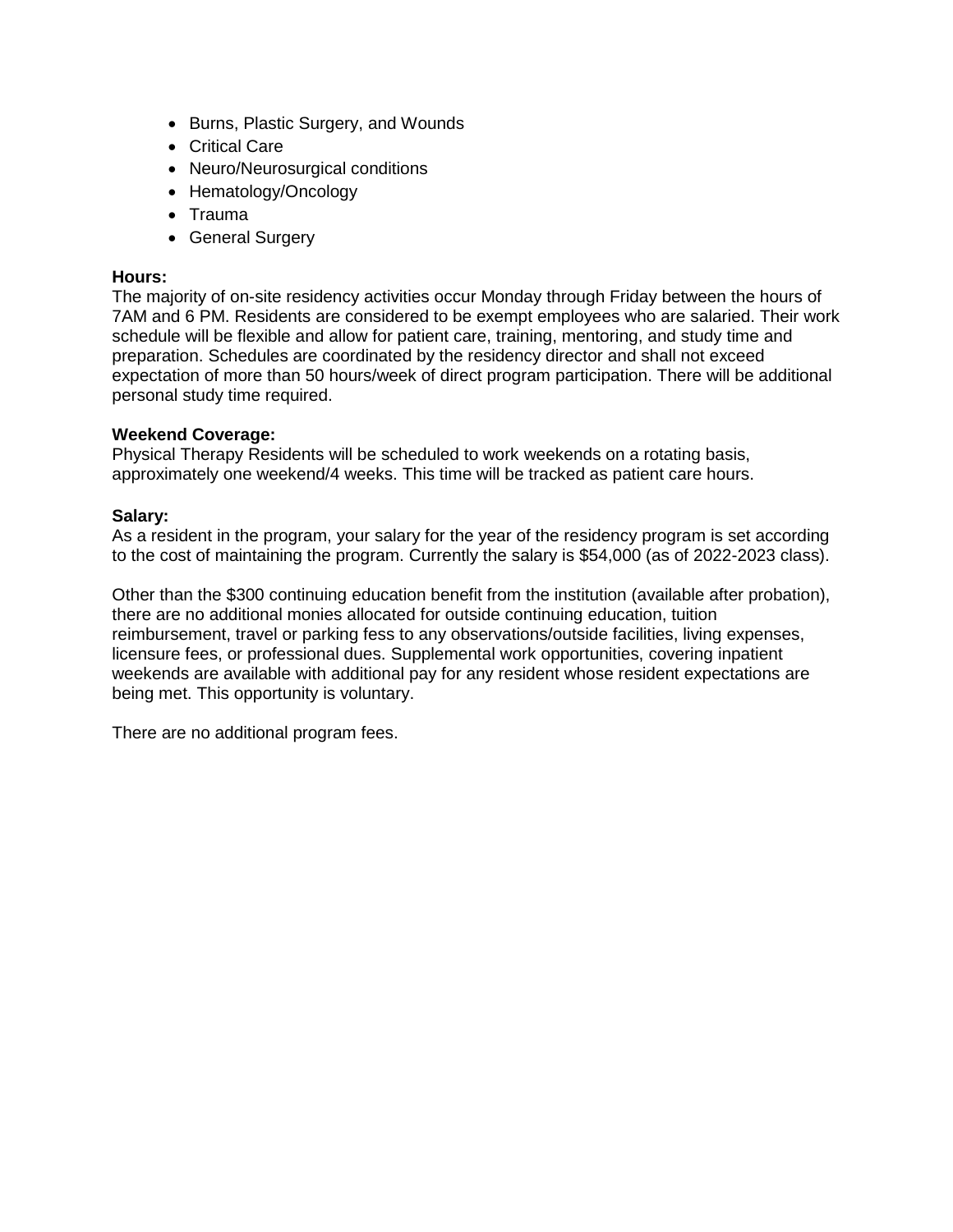# **UChicago Medicine Acute Care Physical Therapy Residency**

# **Paid Time Off (PTO) Guidelines**

Physical Therapy Residents are full time employees of the University of Chicago Medical Center. They will be eligible to take 5 days of paid time off, with the approval of the residency program director and the assistant director.

7 organizational holidays will also be paid; New Year's Day, Martin Luther King Jr. Day, Memorial Day, 4th of July, Labor Day, Thanksgiving Day, and Christmas Day.

Because of the extensive education and curriculum pieces of the residency positions it is very challenging to provide the residents with extended time (more than 1-2 consecutive work days) off throughout their program.

## **Paid Time off:**

- Paid days off will be scheduled with the approval of the Physical Therapy Acute Care Residency Program Coordinator.
- Unscheduled days off, (such as sick, emergency, etc.) must also be approved by the residency program coordinator and will be deducted from the PTO bank.
- Any unpaid time (beyond the 5 days) will be granted only for an approved emergency leave, by the Therapy Services Assistant Director.
- New employees of the Therapy Services Department are encouraged not to take paid days off during their first 6 months of employment. This is considered probationary time.
- All paid time off must be taken within the time frame of the residency program commitment.
- Time off from the residency may be allowed if:
	- o Staffing allows adequate patient care coverage
	- o The residency program requirements are able to be met
	- $\circ$  The resident may need to work additional hours before and after a scheduled day off to assure that all educational pieces and patient care obligations are achieved

## **Sick Days:**

- All employees are asked to not put patients and co-workers at risk by attending work if they are ill.
- Any employee calling off work needs to notify the department by sending an email to [therapyservices@uchospitals.edu](mailto:therapyservices@uchospitals.edu) **no later than 6:30 am** and indicate the following:
	- o Name
	- o Phone number
	- $\circ$  Reason for call off: Sick, Sick family (must indicate who the family member is) or other (car trouble, cancelled flight, etc)
	- o IP team members need to send coverage email per team guidelines.

If you are calling off sick, you must send a text message to your manager verifying symptoms to allow for operational planning. **You must speak to your manager on the 3rd day of call off**.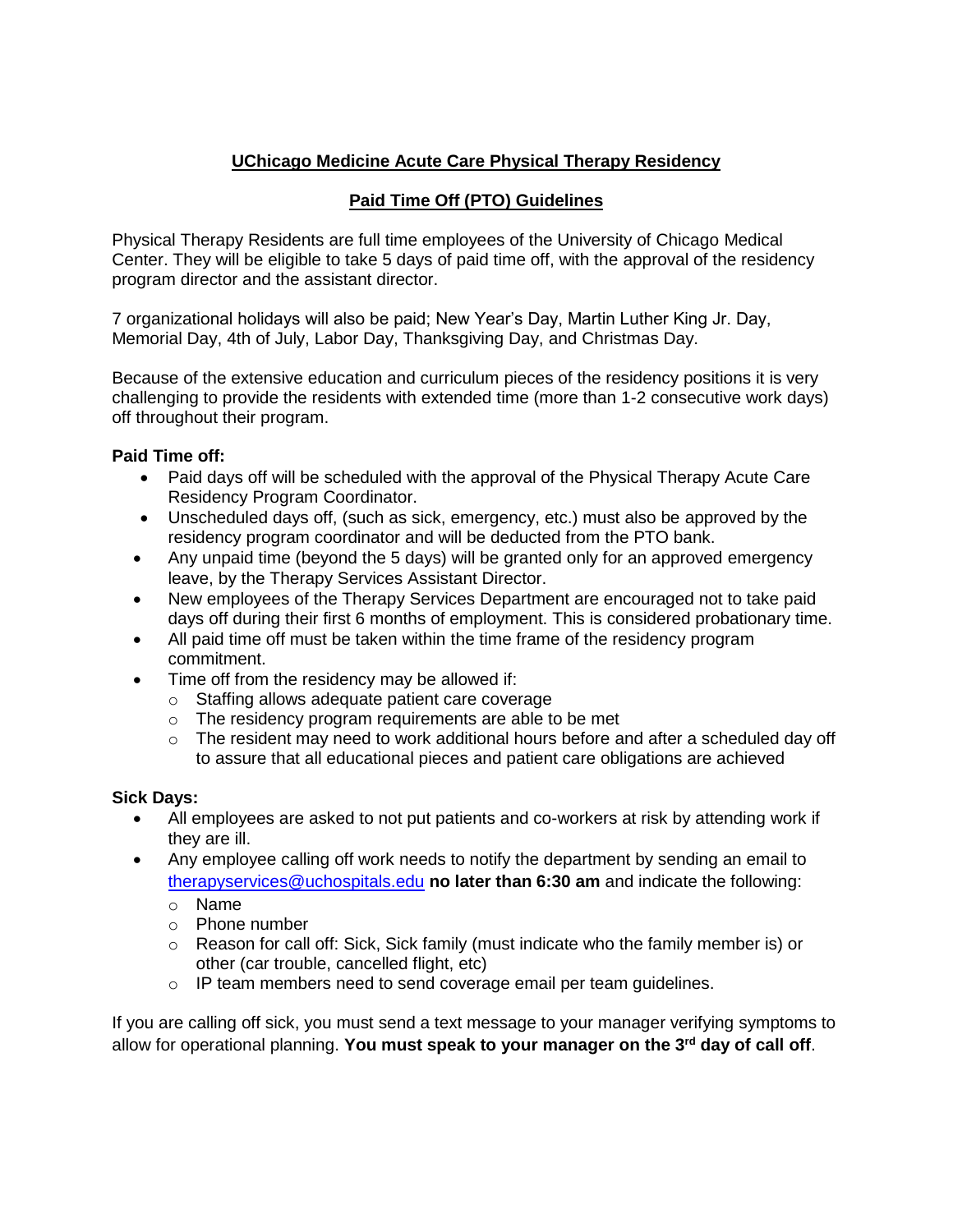If sick time taken exceeds amount of PTO days (5), or if a pattern is noticed, time off will be discussed with the resident. A doctors' note may be required any time abuse of sick time is suspected.

## **How to Apply:**

## **We will be a part of the centralized application process with the APTA starting with the class of 2024.**

For our first class to start 2022, please send the following materials to Lauren Miller, information listed below, by **MAY 1st .** 

- Resume/CV
- Educational transcripts
- **•** Cover letter
- Three letters of recommendation:
	- o At least one from clinical instructor
	- o At least one from PT school faculty

Interested applicants must be Physical Therapists:

- Licensed or eligible for licensure, in the state of Illinois.
- Practicing at the level of a competent clinician with basic patient management issues related to examination, evaluation, diagnosis/prognosis and intervention.
- Display professional behaviors and a strong interest in Acute Care physical therapy
- Interested new graduates may apply prior to graduation and state licensure, however, all residents must be graduates of an APTA accredited program and licensed in the state of Illinois by the start of the program year (August).

## **In addition, please complete a PT Acute Care Resident application online at**:

http//www.uchospitals.edu/jobs/index.html

#### **Interviews:**

Top candidates will be interviewed initially via phone, second interviews will be completed on the University of Chicago Medical Campus (or virtually, depending on current institutional guidelines) in June of the application year. All interviews will include behavioral, clinical questions, and patient scenarios. Please be prepared to discuss research ideas and to demonstrate patient interactions and treatment plans.

## **Lauren Miller, PT DPT**

Program Director for Acute Care PT Residency Program Board Certified Clinical Specialist in Oncologic Physical Therapy

> **UChicago Medicine 5841 South Maryland Avenue, MC 1081 Chicago, IL 60637 Voicemail: 773-795-7291 Fax: 773-702-5340 Email: [lauren.miller@uchospitals.edu](mailto:lauren.miller@uchospitals.edu)**